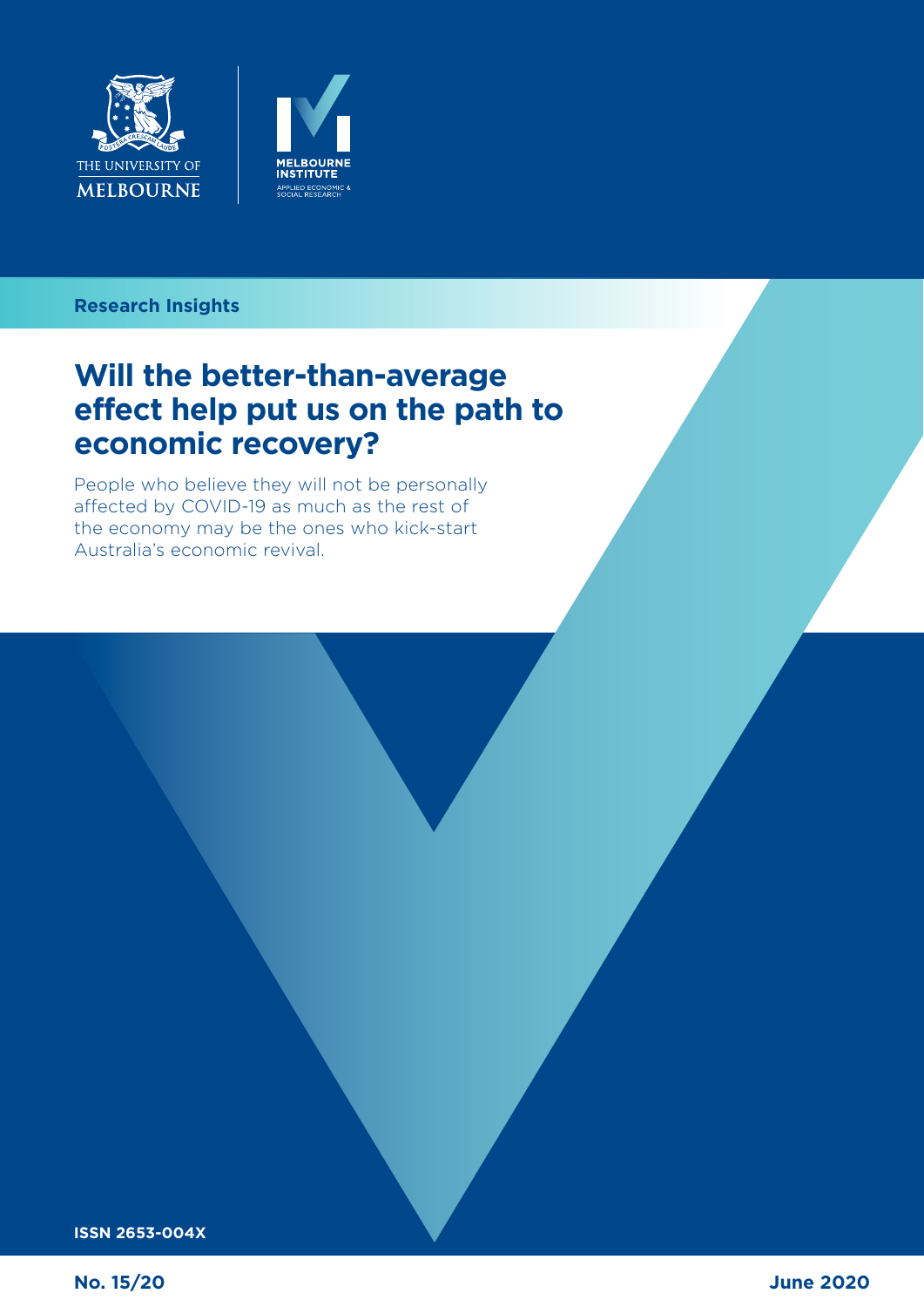### Economic expectations crucial to recovery

As the country starts to re-emerge economically and socially, Australians systematically expect that the economy will take longer to deal with the fallout of COVID-19 than they themselves. This is according to the *Taking the Pulse of the Nation* survey in which representative respondents in Australia were asked the length of time they thought that COVID-19 would economically affect both the general economy and themselves. The most commonly chosen length of time for oneself was three to six months (25.2%), yet respondents believe the *economy in general* will still be affected beyond one year (49.7%).

This apparent systematic disconnect between expectations for oneself and expectations for a larger group, such as the economy in general, is known as the 'betterthan-average effect' or 'optimistic bias.' Psychologists Alicke and Govorun (2005) describe this phenomenon as 'the tendency to overestimate one's chances of good fortune and to underestimate one's risk for misfortune.'

This Research Insight shows that females and those in employment have higher propensities to form their expectations with more personal 'optimism' or being 'better than average'.

This better-than-average effect could be beneficial in kickstarting the economy. Sixty-six per cent of the respondents are in employment and likely to drive consumer spending, having the economic resources to do so. The bad news is that half of Australians expect the general economic effects of COVID-19 to last beyond one year. Expectations, good and bad, can become self-fulfilling prophesies.

# Key Insights

#### **1** Disconnect between oneself and the rest of the economy

We compare the period of time respondents (aged 18-64) expect the economy and themselves will be affected by the impact of COVID-19 (Figure 1). Strikingly, almost half (49.7%) of respondents believe the economy will still be affected by COVID-19 beyond one year, whereas only 20.8 per cent believe that they will be personally affected as long.

This leads us to examine systematically for *all persons individually* the difference in the time they expect the economy to be affected by COVID-19 and the length of time they expect to be affected themselves economically. One might expect that the sum of all differences in expectations would be close to zero, with some people thinking the COVID-19 effects take longer for the economy than themselves, and some thinking the reverse. However, we find surprising results.



Source: Results based on responses from 2,553 Australian adults 18-64 surveyed during weeks 7, 9 and 11 of the *Taking the Pulse of the Nation*  survey conducted 18 May–19 June. The sample is weighted to be representative of the Australian population on gender, age and location.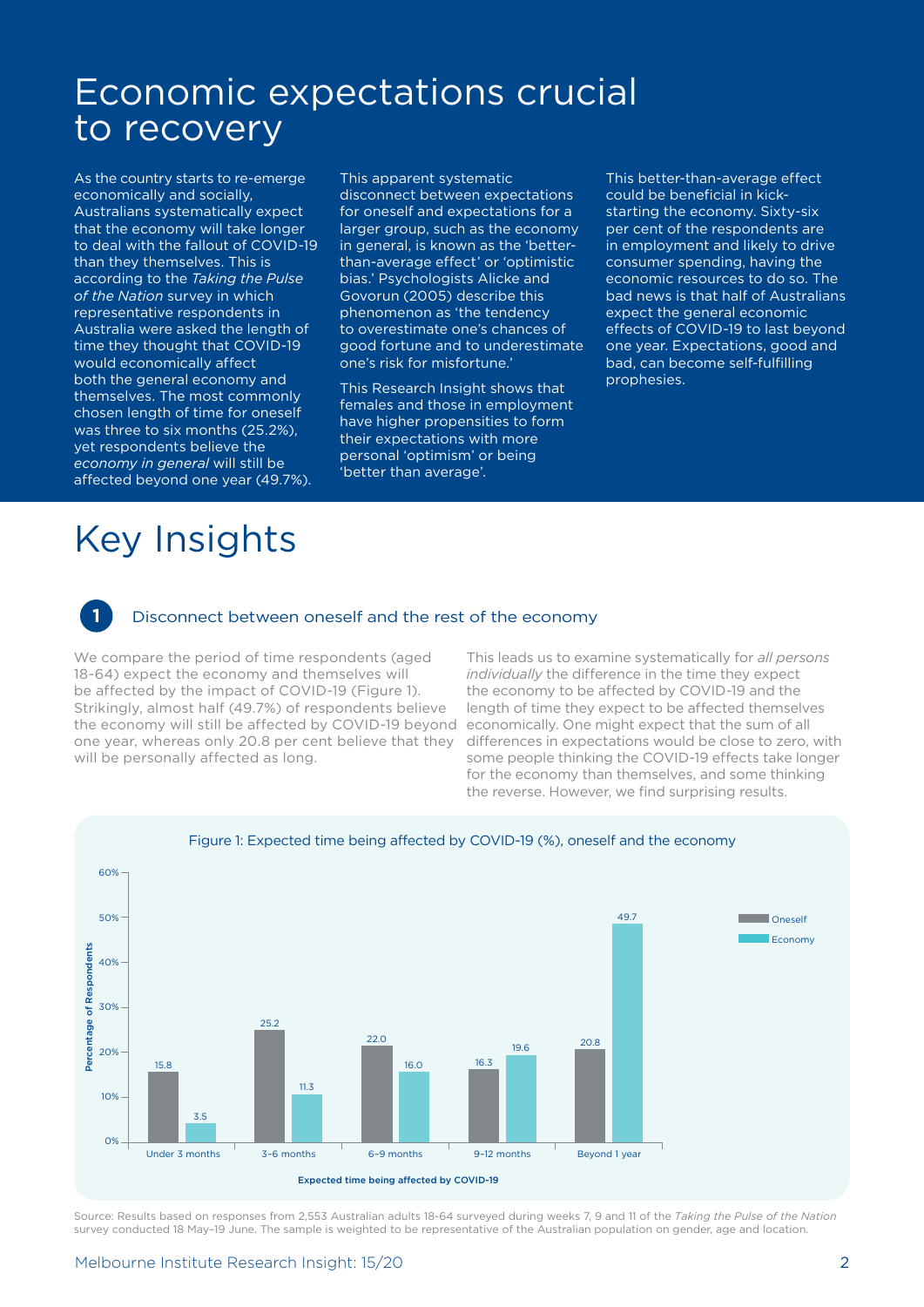#### **2** Belief that economy systematically affected longer than oneself

This study calculates the probability of respondents who think that: the they will be personally affected longer than the economy; the economy and oneself will be affected the same length of time; and the economy in general will be affected longer than oneself. This difference we will call the 'difference-in-

expectations' or D-I-E (length of time for the economy longer than themselves ("positive D-I-E"). (Figure 2) being affected minus the length of time for oneself). Using simple means, only 6.7 per cent of respondents say that they will be personally affected longer than the economy ("negative D-I-E") and 39.3 per cent expect the length of time to be equal ("zero D-I-E"). Yet 54.0 per cent expect the economy to be affected



Source: Results based on responses from 2,553 Australian adults 18-64 surveyed during weeks 7, 9 and 11 of the Taking the Pulse of the Nation survey conducted 18 May–19 June. The sample is weighted to be representative of the Australian population on gender, age and location.

#### **3** Determinants of 'difference-in-expectations' (D-I-E)

We explore the extent to which socio-demographic factors are associated with the differences in expectations. These factors are gender, age, employment status and location (indicators for each state by urban/rural).

The analysis permits us to better understand the role of these factors with one's expectations for personal versus national recovery.

What matters most are gender and employment status. Age and location are not correlated with the differencein-expectations for recovery.

Being male as opposed to female increases the probability of being more 'pessimistic' or 'negative' about the outlook for oneself by 2.7 percentage points. This is a large difference given that on average 6.7 per cent of respondents are more 'pessimistic' about their own circumstances than about the economy.

The probability of being more 'optimistic' or 'positive' for oneself decreases by 9.0 percentage points for males (from a baseline starting point of 54%), further suggesting that males are more likely to believe their personal recovery will be slower.

As these are probability models, if one outcome is predicted to be more likely, another outcome must become less likely. Therefore, being male increases the probability that one expects to be affected by the impact of COIVD-19 for the same amount of time as the economy in general by 6.3 percentage points (+2.7+6.3-  $9.0=0$ 

Similarly, those who are employed are predicted to have a 5.1 percentage point higher probability of expecting the economy to be affected longer than themselves ("positive D-I-E"). Conversely, they are predicted to have a 3.5 percentage point lower probability of an equal expectation (zero D-I-E) and being personally affected longer than the economy (negative D-I-E) by 1.6 percentage points lower probability (-1.6-3.5+5.1=0) (Figure 3).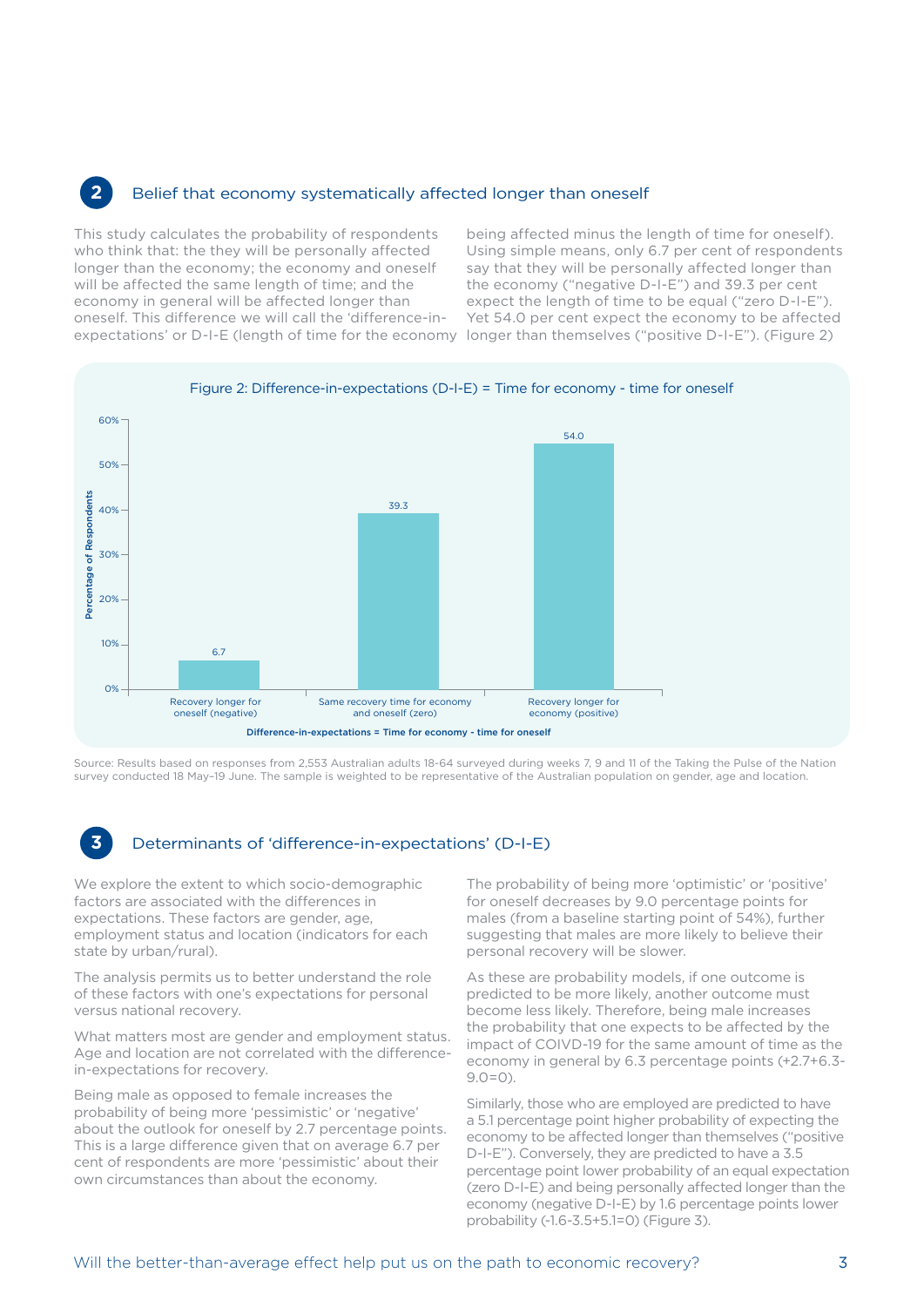

Source: Results are marginal effects with 95% confidence intervals from an ordered probit regression of differences in expectations, based on responses from 2,553 Australian adults 18-64 surveyed during weeks 7, 9 and 11 of the *Taking the Pulse of the Nation* survey conducted 18 May–19 June. The sample is weighted to be representative of the Australian population on gender, age and location. The sum of "male" marginal effects is +2.7+6.3-9.0=0. The sum of "employed" marginal effects is -1.6-3.5+5.1=0. Effects with confidence intervals that do not contain the zero line are considered to be significant. "Positive": expectation for the COVID-19 effects on economy to last longer than for oneself. "Zero": expectation for the COVID-19 effects on economy to last the same length of time as for oneself. "Negative": expectation for the COVID-19 effects on economy to last shorter than for oneself.

#### The personal 'optimism' of the employed is key

The analysis *does not and cannot identify* whether respondents' expectations are true or false. Only time will tell. However, it does shed light on the extent to which there is a disconnect between beliefs about oneself, as compared to the rest of the economy, and the potential sources of such differences in expectations. In general, this is 'good news' for the economy, in that 66 per cent of the respondents are employed. If employed people have a higher likelihood of believing that the economy in general will be affected

by the economic fallout of COVID-19 much longer than it will affect themselves, then they are likely to continue purchasing and consuming goods and services, purchasing durable goods, making investments and consume in a manner similar to their previous patterns (pre-COVID-19). This may help restart domestic demand and the economy. Conversely, the unemployed – despite receiving the JobSeeker payment – will likely follow a more precautionary savings strategy by prudently restricting expenditures.



#### **5** Double-edged sword of expectations

The 'bad news' for the economy is that, of those who expect themselves to be affected just as long as the economy, 46.7 per cent say this effect will be beyond one year. Similarly, of those who are more 'optimistic'

for themselves being affected a shorter length of time than the economy in general, 58.0 per cent believe the effects of COVID-19 will last beyond one year for the economy. (Figure 4)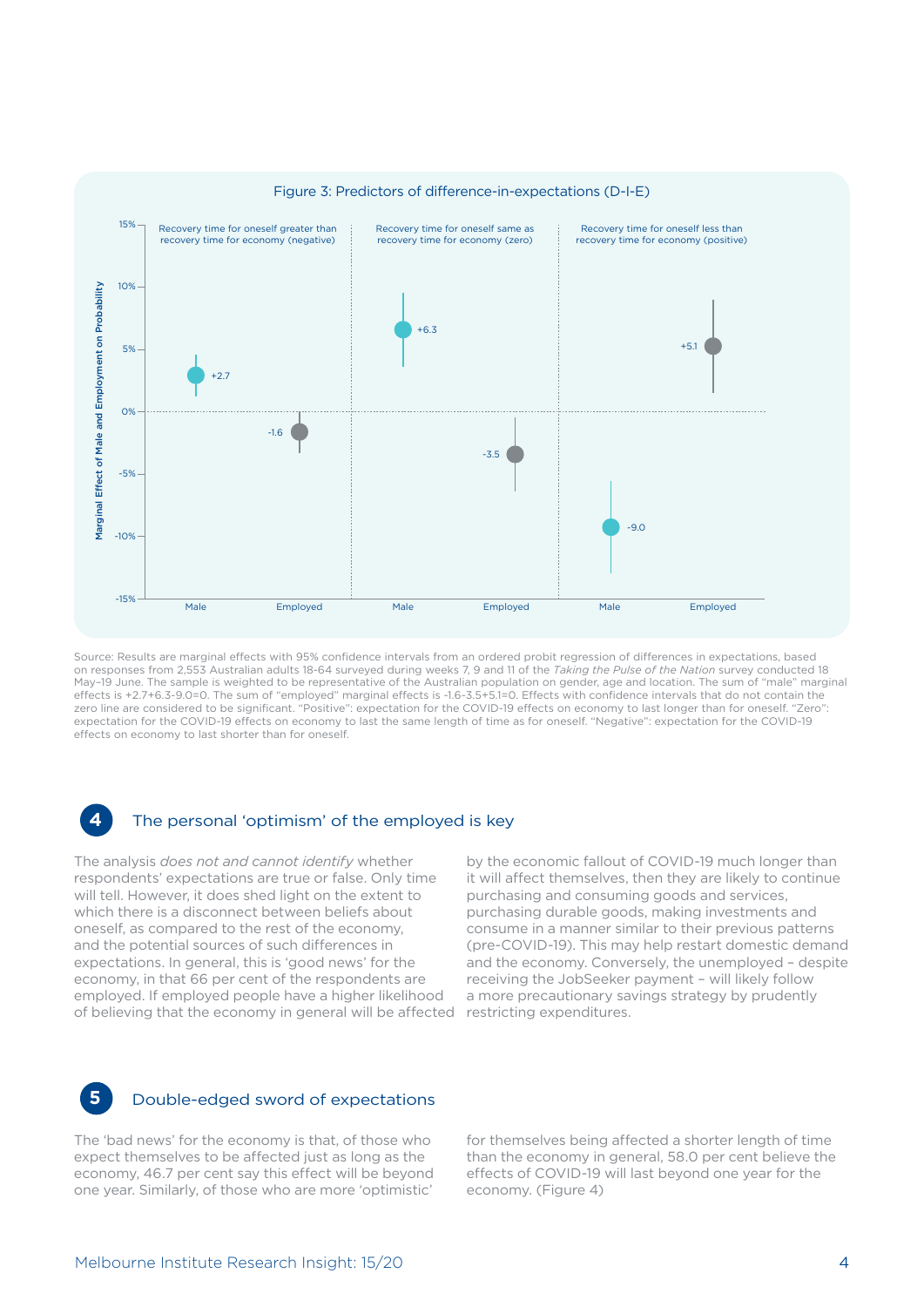

#### Figure 4: Expected time Australians will be affected by COVID-19, by difference-in-expectations

Source: Results based on responses from 2,553 Australian adults 18-64 surveyed during weeks 7, 9 and 11 of the *Taking the Pulse of the Nation* survey conducted 18 May–19 June. The sample is weighted to be representative of the Australian population on gender, age and location. Of those who expect the economy to take longer to recover than themselves, 58% believe the economy's recovery will take beyond one year. Those who believe the recovery would take just as long for the economy as themselves to recover, 46.7% believe the recovery will take beyond one year.

### Subjective economic indicators matter for actual behaviour

The implication is that according to people's expectations, the economic effects of COVID-19 are likely to last beyond one year, yet those in employment are likelier to perceive that the effects on themselves will not take as long as for the general economy.

Subjective economic indicators matter for actual behaviour. Haisken-DeNew and Broadway (2018) show that 'a substantial increase in subjective economic uncertainty impacts substantially on real economic savings behaviour, increasing the cash savings rate. This effect of subjective uncertainty comes above and beyond that of objective uncertainty, and cognitive/non-cognitive abilities.' Gillitzer and Prasad (2018) analyse Australian consumer sentiment data and find, 'evidence that stated spending intentions are indicative of actual spending' and 'this suggests that consumer sentiment can contain important information not captured by other macroeconomic indicators.

From a policymakers' perspective, divergences between consumer sentiment and the level of economic activity implied by macroeconomic data may contain important information about future consumption.'

Key to the recovery process after COVID-19 is restarting pre-COVID-19 demand levels for goods and services. If employed people disproportionately believe that they themselves will not be affected for as long a time as the general economy, then they are likely to resume spending and consume goods and services. *Those with the economic power to consume, are potentially most likely to do so.*